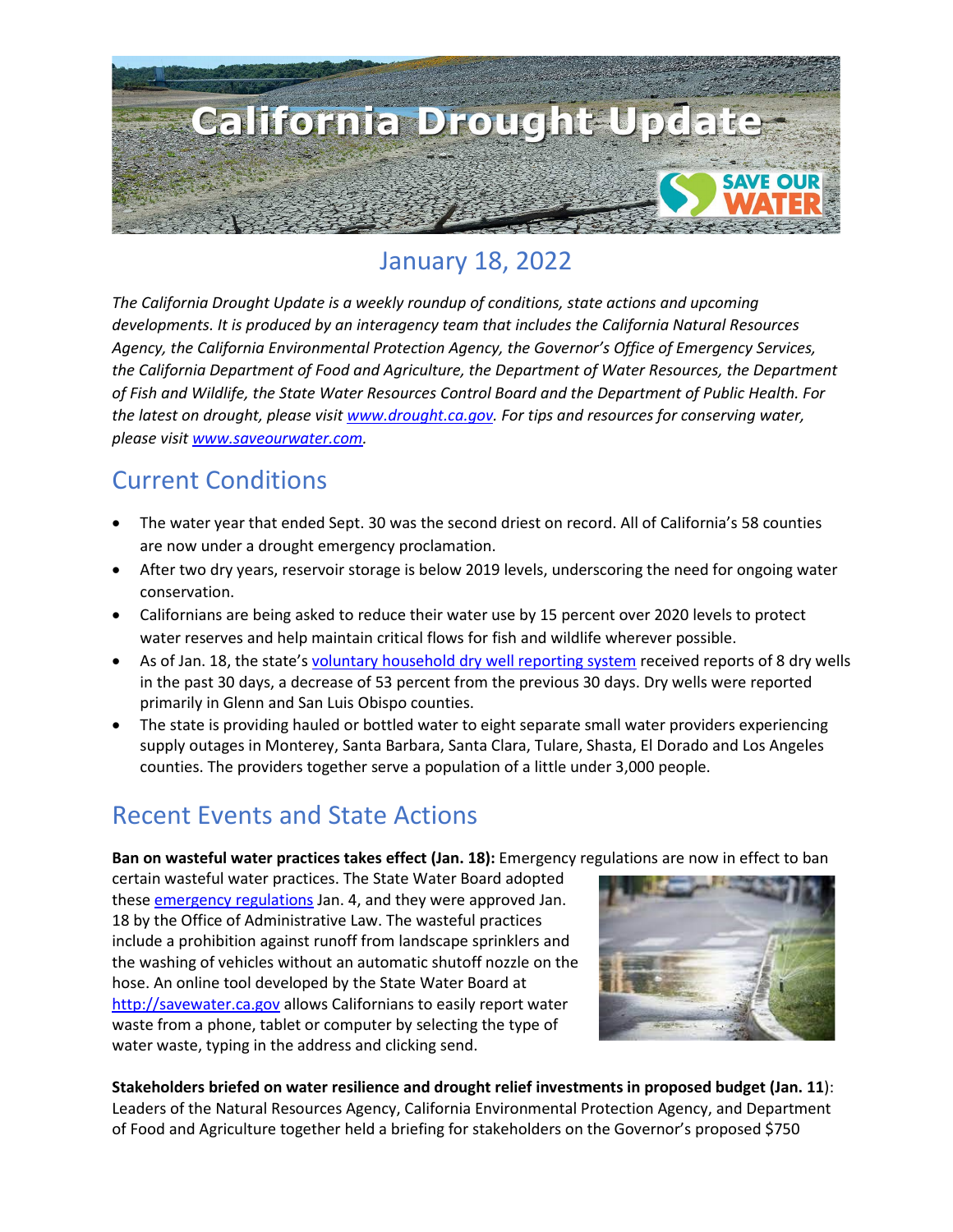million budget investments in drought response and water resilience. A recording of the webinar is available here: [https://resources.ca.gov/connectwithus.](https://resources.ca.gov/connectwithus)



**Report details progress implementing Water Resilience Portfolio (Jan. 11):** CNRA, CalEPA and CDFA release[d a progress report](https://resources.ca.gov/Initiatives/Building-Water-Resilience/portfolio) summarizing their progress over the last 18 months implementing the 142 separate actions in the Water Resilience Portfolio, the Newsom Administration's water policy blueprint. The report charts significant action on key priorities including safe drinking water for all Californians and support for local agencies bringing overdrawn groundwater basins into sustainable conditions.

**Curtailments adjusted (ongoing):** The State Water Board lifted

curtailments in most watersheds following December's storms, but dry conditions so far in January have led to re-imposition of curtailments in some areas. Curtailments remain suspended in the Russian River and Shasta River watersheds, and in the Scott River through Jan. 21. Curtailments have been reinstated in a few sub-watersheds of the Delta watershed. It is likely that additional curtailments will be reinstated in the Delta watershed next week if conditions remain dry. Water Board staff will continue to adjust curtailment orders as conditions change.

**Save Our Water serves up conservation tips on TikTok (ongoing):** Save Our Water has curated an arsenal of videos packed with insightful tips on saving water, including original content and trend spinoffs like lip syncs, music videos, challenges, and life hacks. Follo[w @SaveOurWaterCA](https://www.tiktok.com/@saveourwaterca?is_copy_url=1&is_from_webapp=v1) and use #SaveOurWater in your own water wise TikToks.

# Tribal / Local Actions

- **Tribal governments:** Tribal emergency drought proclamations as reported by Cal OES to date: Buena Vista Rancheria of Me-Wuk Indians, Karuk Tribe, Resighini Rancheria, Tule River Indian Tribe, Yurok Tribe, Wiyot Tribe.
- **Local government:** Local emergency drought proclamations as reported by Cal OES to date: Butte, Colusa, Fresno, Glenn, Humboldt, Lake, Marin, Mendocino, Modoc, Napa, Nevada, San Joaquin, San Luis Obispo, Santa Barbara, Santa Clara, Siskiyou, Sonoma, Tulare, Tuolumne, Yolo.
- **Water suppliers:** The following public water suppliers have imposed mandatory water use reductions on customers, according to information voluntarily provided to the Association of California Water Agencies and / or recent announcements. The list likely is not comprehensive:
	- o Alameda County Water District mandatory water use restrictions aimed at reducing water use by 15 percent.
	- o Brooktrails Community Services District usage cap of 9,000 gallons per month, all customers
	- o Indian Wells Valley Water District 20 percent
	- o Marin Municipal Water District 40 percent
	- o Mendocino County Russian River Flood Control and Conservation Improvement District – 40 percent
	- $\circ$  Modesto Irrigation District irrigation allocation capped at 36 inches per acre
	- o Montague Water Conservation District 95 percent
	- o Nevada Irrigation District 20 percent